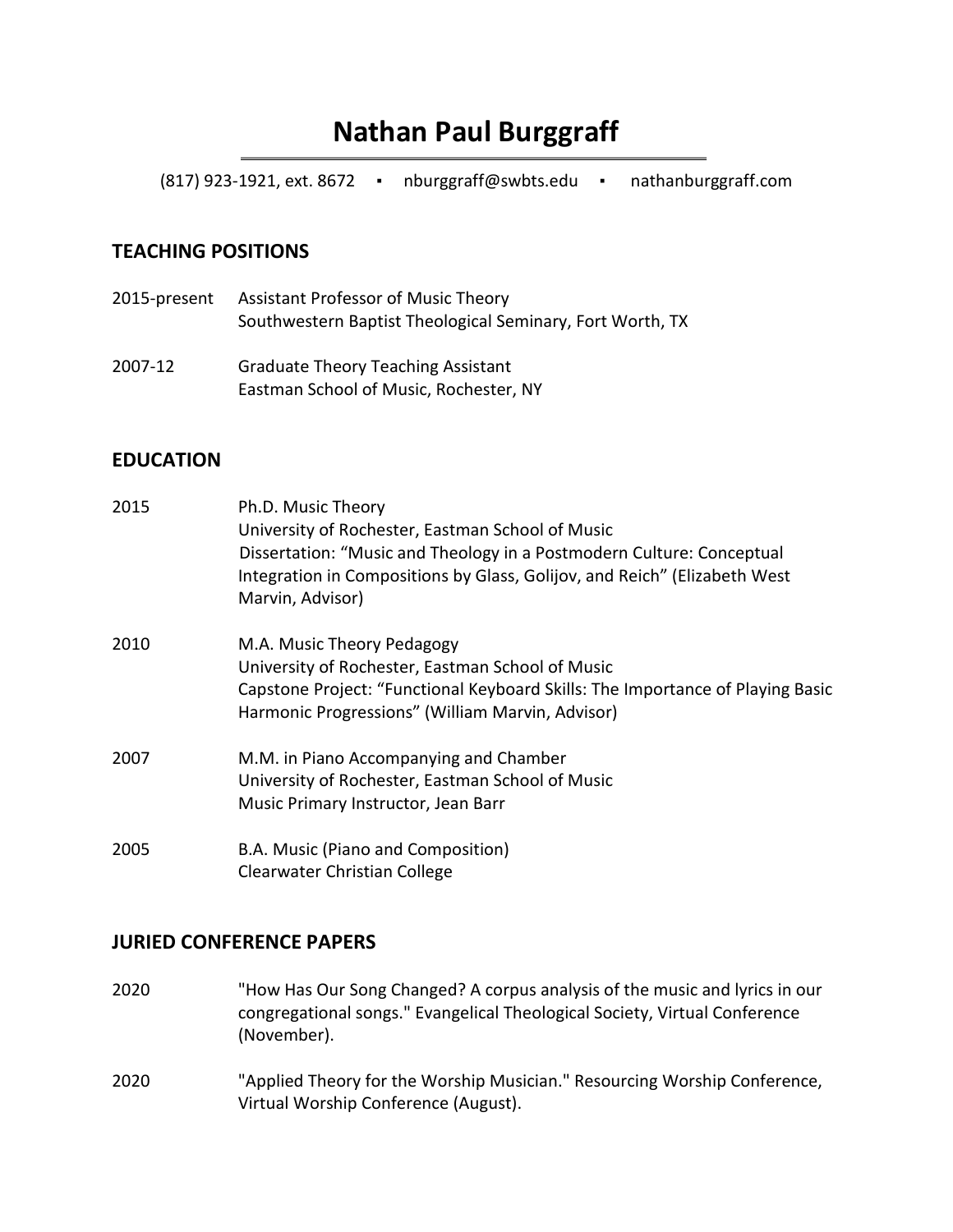| 2020 | "Reharmonizing Melodies: adding musical interest to mundane chord<br>progressions." SPARK Conference, SBC Georgia Baptist Mission Board,<br>Virtual Conference (August).                                                                                                |
|------|-------------------------------------------------------------------------------------------------------------------------------------------------------------------------------------------------------------------------------------------------------------------------|
| 2020 | "Understanding Nashville Numbers: combining functional harmonic theory<br>with chord notation." SPARK Conference, SBC Georgia Baptist Mission Board,<br>Virtual Conference (August).                                                                                    |
| 2020 | "'I Wanna Talk About Me': Analyzing the balance of focus between God and<br>Man in congregational songs of the American Evangelical Church." Artistic<br>Theologian symposium, Southwestern Baptist Theological Seminary, Fort<br>Worth, TX (April).                    |
| 2020 | "'I Wanna Talk About Me': Analyzing the balance of focus between God and<br>man in congregational songs of the American Evangelical Church." Society for<br>Christian Scholarship in Music, Baylor University, Waco, TX (February).                                     |
| 2019 | "'I Wanna Talk About Me': Analyzing the balance of focus between God and<br>man in congregational songs of the American Evangelical Church." Shepherds<br>360 Conference, Cary, NC (October).                                                                           |
| 2019 | "From Luther to Tomlin: A Corpus Analysis of Harmony and Melody in<br>Congregational Songs of the American Evangelical Church." Christian<br>Congregational Music: Local and Global Perspectives Conference, Ripon<br>College Cuddesdon, Oxford, United Kingdom (July). |
| 2018 | "Fostering Participation in Congregational Singing: It takes more than four<br>chords and a good voice." Shepherds 360 Conference, Cary, NC (October).                                                                                                                  |
| 2018 | "From Luther to Tomlin: A Corpus Analysis of Harmony and Melody in<br>Congregational Songs of the American Evangelical Church." Society for<br>Christian Scholarship in Music, Southeastern Seminary, Wake Forest, NC<br>(February).                                    |
| 2017 | "We Want to Sing, but Why Today's Congregational Music is in Serious Need<br>of a Reformation." Shepherds 360 Conference, Cary, NC (October).                                                                                                                           |
| 2014 | "No Time Like the Present: Postmodern Religious Influence and Temporality in<br>Philip Glass's Symphony No. 5." Society for Christian Scholarship in Music,<br>Trinity College, Palos Heights, IL (February).                                                           |
| 2013 | "Postmodernism in Music and Theology: Analyzing Closure in Steve Reich's The<br>Cave as Case Study." Society for Christian Scholarship in Music, Yale Institute of<br>Sacred, New Haven, CT (February).                                                                 |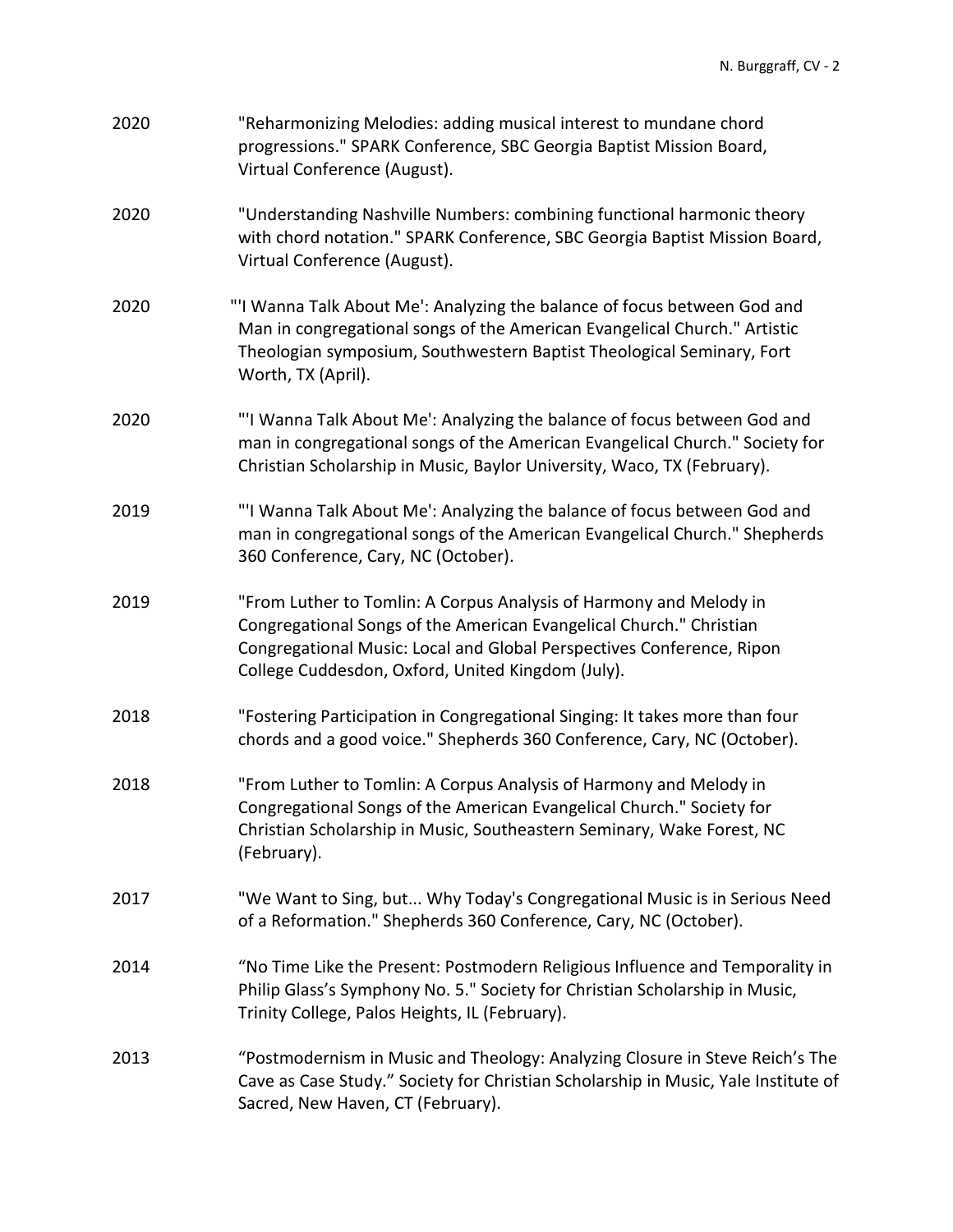2011 "Blending Serialism with Just Intonation: Ben Johnston's String Quartet No. 3." Society for Music Theory Annual Meeting, Minneapolis, MN (October).

#### **UNIVERSITY THEORY TEACHING**

#### 2015-present Southwestern Baptist Theological Seminary, Fort Worth, TX

- Theory & Musicianship I, II, III, IV
- Improvisation in Worship
- Theory at the Keyboard
- Post-Tonal Theory
- Graduate Harmony Review
- Seminar in Analysis
- Seminar in Analysis II: Music after 1900
- Seminar in Advanced Tonal Analysis: Sonata Theory
- Seminar in Advanced Tonal Analysis: Schenkerian Analysis
- Seminar in Advanced Post-Tonal Analysis: Minimalism
- Seminar in Music Theory Pedagogy
- 2007-11 Eastman School of Music, Rochester, NY
	- Model Composition/Tonal Analysis I & II (intensive sections)
	- Model Composition/Tonal Analysis III & IV
	- Aural Musicianship I & II
	- Aural Musicianship III & IV
	- Model Composition and Post-Tonal Analysis

#### **PERFORMANCE EXPERIENCE**

| 2015-present | Southwestern Baptist Theological Seminary, Fort Worth, TX<br>• Various Faculty Recitals<br>• Pianist for Weekly Chapel Services |
|--------------|---------------------------------------------------------------------------------------------------------------------------------|
| 2006-present | Churches in North America                                                                                                       |
|              | <b>Sacred Concert Pianist</b>                                                                                                   |
|              | • Presented over 100 sacred piano concerts to churches throughout the United<br>States and Canada.                              |
|              | • Organized and performed concerts that integrated hymn texts with                                                              |
|              | appropriate Scripture verses using a PowerPoint presentation.                                                                   |
| 2005-07      | Eastman School of Music, Rochester, NY                                                                                          |
|              | • Instrumental Accompanying Degree Recital                                                                                      |
|              | • Vocal Accompanying Degree Recital                                                                                             |
|              | • Various Vocal and Instrumental Accompanying Recitals                                                                          |